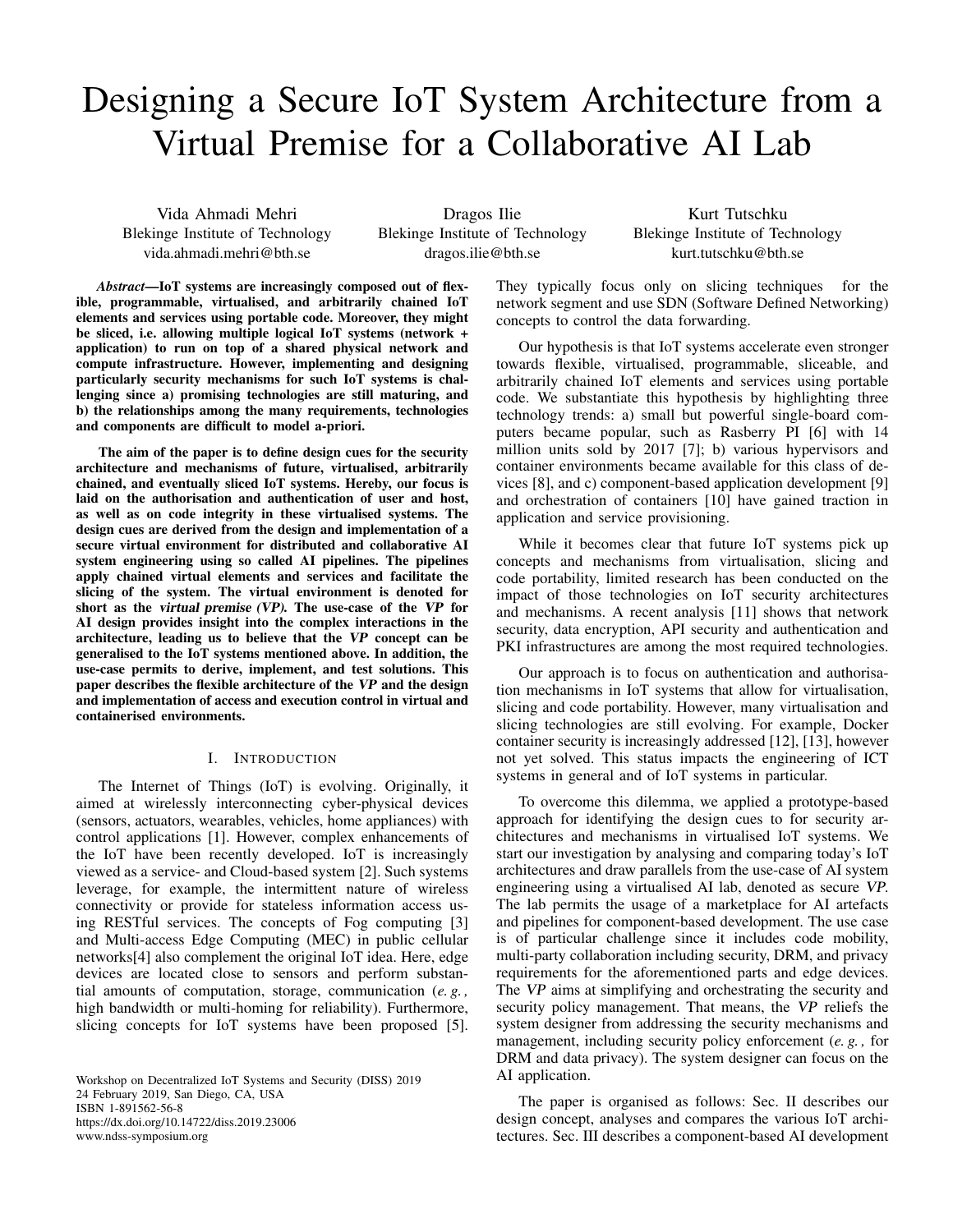concept, its requirements and the suggested architecture for the VP. Sec. IV focuses on the authentication and authorisation of users, hosts, and code in virtual labs using code mobility. Sec. V discusses the lesson leaned and generalisation of the mechanism, incl. their vulnerabilities. Sec. VI summarises our finding and provides a brief outlook.

# II. TOWARDS FUTURE SECURE, DISTRIBUTED AND FLEXIBLE IOT SYSTEM ARCHITECTURE

#### *A. Design Concept*

Engineering security is a multidisciplinary endeavour [14]. Designing ICT architectures, and IoT systems, in particular, is typically a rigorous and disciplined system engineering task [15]. However, it is also acknowledged in [15] that there is an increasing disagreement between theory and practice in system design. This gap is mainly accounted to the huge push for fast system integration, *e. g. ,* by market needs. We additionally attribute it to the lack of means for modelling and validating techniques for large-scale systems using pre-maturing technologies. To overcome this dilemma, [15] establishes the vision of autonomous IoT systems that can cope with the complexity through tighter integration of computing elements and compensating the reduced human intervention by enabling self-adaptation. While we believe that self-management mechanisms are of future importance, fully autonomous security control is hard to establish currently. Therefore, we focus on adaptivity in security, *c. f. ,* Sec. II-B for a definition, as a first approach.

*Requirements versus Architecture:* Our scientific approach is not to design a fully flexible IoT architecture from scratch. We derive our design cues for security architecture from the interaction of security requirements and system architecture. In order to have a valid body of requirements and possible solutions, we consider the challenging use-case of collaborative AI system design.

From a distance, requirements specify what a system must be capable and the architecture describes how a system will be organised and behave such that it will fulfil these requirements. Hence, requirement engineering precede typically architecture design. However, when using immature technologies, architectural design choices easily influence these techniques. Therefore, we start our approach to security design by considering the IoT architectures first, *c. f. ,* Sec. II-B and then define requirements for security mechanisms, in particular, authentication, described in Sec. III.

#### *B. Comparison of IoT Architectures*

Fig. 1 outlines the three major IoT architectures introduced in Sec. I. In general, IoT architectures consist of three different layers, namely: a) the Things Layer: sensors and actuators, b) the Network Layer: forwarding data or service routing (including access points and gateways), and c) the Application Layer: implementing data processing and control.

Table I shows a feature-based comparison of the architectures displayed in Fig. 1. The following features were used in the comparison: compute and storage location, service chaining, slicing, enabling collaboration, flexibility and adaptivity towards application workflows, scalability, and finally, security and trust.



Fig. 1: Types of IoT architectures

The original IoT concept demonstrated impressively the capabilities of the applications and the scalability of the Internet as a transport platform. Service- and Cloud-based IoT enabled a larger range of applications by augmenting the original IoT with the elasticity and flexibility of Cloud and service computing. Edge-enabled IoT permits fine-grained resource elasticity between Cloud and edge and also the slicing of the network segment. All in all, over the years the IoT concept became more flexible in terms of resource usage. However, Table I also reveals that these IoT concepts still lack in terms of flexibility of security. Flexible security, of course, aims at high security but also at specialising and adapting the security to the application needs, *e. g. ,* specific data privacy is enforced at participating Cloud and edge nodes. In addition to security, trust is needed for collaboration. Hence, mutual trust must be adaptively established between those entities who would like to cooperate on data or application.

#### III. PIPELINE- AND COMPONENT-BASED DEVELOPMENT OF AI SYSTEMS

The concept of a pipeline- and component-based system development was recently successfully applied for engineering data-driven AI systems [17]. Its main objective is to reduce design costs and time by re-using knowledge manifested in socalled AI artefacts. These artefacts are objects, code and functions used in AI development. Multiple artifacts can be chained to form an AI engineering pipeline. Artefacts and pipelines enable AI specialists to focus on AI functions and to exchange the results with another specialists. This approach may improve the quality of the AI solution by use of specialisation. Google has recently published a concept for a Cloud-based pipeline [18] and the H2020 project Bonseyes suggests a distributed one [19].

### *A. AI Pipeline*

An excerpt of a Bonseyes AI training pipeline for Keyword Spotting (KWS) is depicted in Fig. 2, *c. f. ,* [20]. The KWS applies a Deep Neural Network (DNN) model for identifying keywords in spoken sentences. This pipeline includes four steps: Data Sourcing, Data Preparation, Training, and Target Benchmarking. The steps are needed to obtain and pre-process data and to train and benchmark the DNN model. Each step is embedded in an artefact and instantiated as a Docker container. The output of an artefact is handed over as input to the succeeding one. Hence, the pipeline forms an AI service function chain. In Bonseyes, the pipeline is distributed, *i. e. ,* Docker containers are executed on arbitrary hosts (including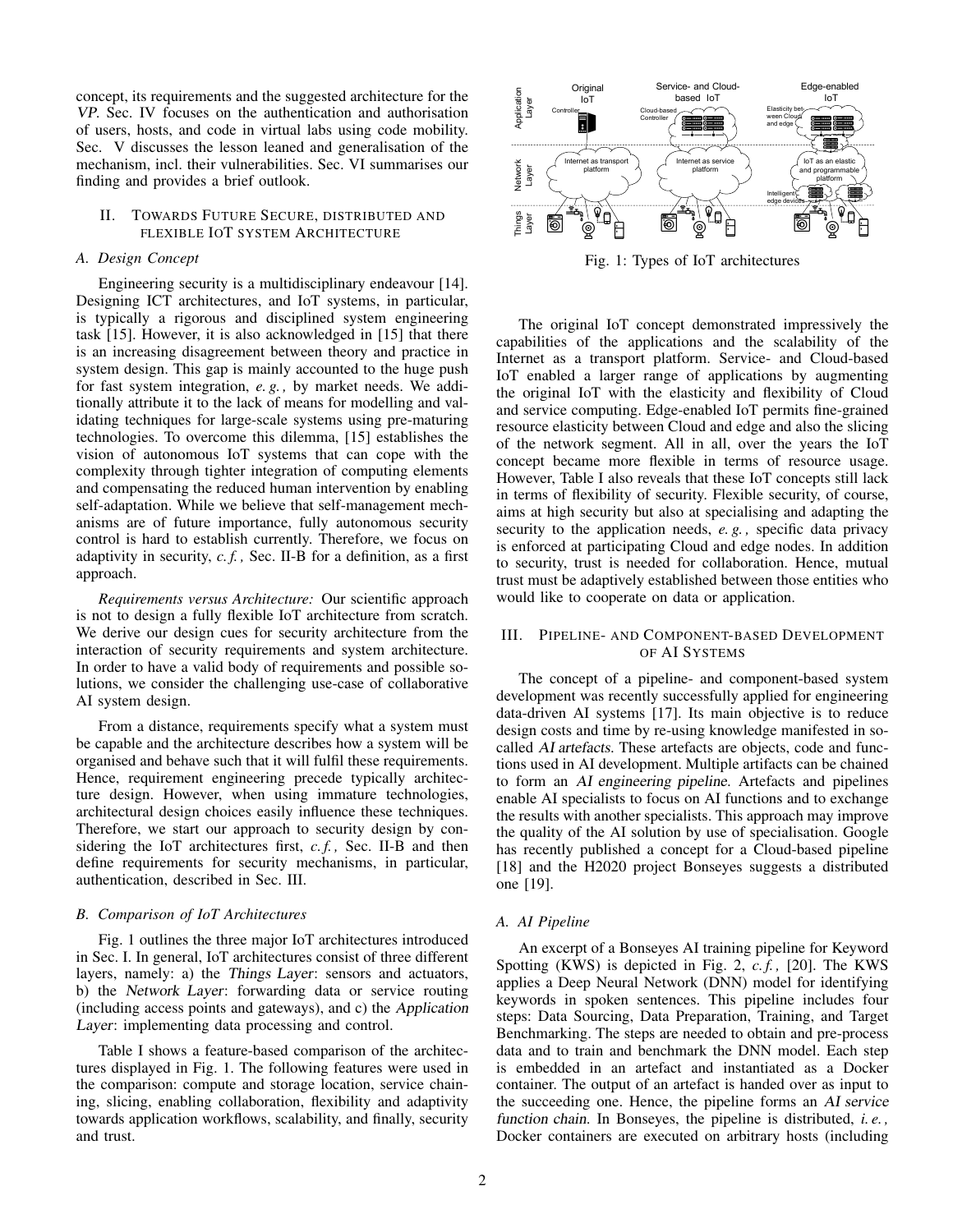| Feature          | <b>Original IoT</b>    | Service- and Cloud-based IoT    | Edge-enabled IoT              | Virtual Premise (VP)          |
|------------------|------------------------|---------------------------------|-------------------------------|-------------------------------|
| Compute          | at controller          | in Cloud                        | elastically at Cloud / edge   | elastically and programable   |
| location         |                        |                                 |                               | at Cloud and edge             |
| Data location    | at controller          | in Cloud and service proxies    | elastically at Cloud / edge   | elastically at Cloud / edge   |
| Service chaining | not intented           | in Cloud                        | in Cloud and edge             | per pipeline in Cloud and     |
|                  |                        |                                 |                               | edge                          |
| Slicing          | not intented           | in network (when using SDN)     | Cloud<br>and<br>network<br>1n | application<br>overlay<br>per |
|                  |                        |                                 | (when using SDN)              | pipeline                      |
| Collaboration    | single application     | in Cloud                        | in Cloud (not across edge)    | per pipeline                  |
| Flex. / adaptive | static by design       | in Cloud                        | elastic and programable       | through<br>programmability    |
| to app. workflow |                        |                                 |                               | and orchestration             |
| Scalability      | transport<br>by<br>and | by Cloud and service elasticity | by Cloud and edge elastic-    | per pipeline through Cloud /  |
|                  | processing capacity    |                                 | 1ty                           | edge elasticity               |
| Security and     | static by secured      | static by secured transmission, | predefined by architecture    | flexible<br>pipeline<br>per   |
| trust            | transmission, nodes    | nodes, service API and PKI      | [16]                          | through programmability,      |
|                  | and PKI                |                                 |                               | policies and orchestration    |

TABLE I: Comparison of the different types of IoT architectures

datacenter or local developer workstations). The outcome of the training is an AI model that can be converted into code, which can even be deployed on IoT devices with adequate computational capabilities.

# *B. AI Marketplace*

A core element of the Bonseyes project is the AI Marketplace (MP), *c.f.*, Fig. 3., which enables the exchange of AI artefacts and the component-based AI design using artefacts. Developers can develop artefacts and upload them into the MP as containers. The containers are stored by the MP in the Bonseyes' Private Docker repository (BPDR). In turn, AI specialists can search the MP for specific artefacts, download them from the BPDR, and place them into pipelines. In this way, the marketplace enables collaborative development, *i. e. ,* multiparty cooperation in AI design.

#### *C. Component-based Development Challenges*

Bonseyes use of MP for AI artefact exchange imposes these specific high-level challenges on security related functions:

- 1) Protection of DRM (digital rights management): code and data are of value and thus it is reasonable that their owners want to protect and manage their digital rights.
- 2) Protection of privacy and data ownership: individuals may be willing to share private data for the purpose of



Fig. 2: An AI data collection and training pipeline [20]



Fig. 3: Bonseyes AI marketplace, using a pipeline [18]

AI training but may not be willing to waive data privacy and data ownership.

- 3) Compliance in collaboration: digital rights, privacy and data ownership need to be obeyed across various physical locations and legal entities when collaborating.
- 4) Fair enumeration: individuals, developers or companies need to be reimbursed when their digital intellectual property or data is used.

These high-level security challenges need to be translated into technical security solutions: An AI marketplace architecture is required, which enables authorised access, integrity and compliance verification for artefacts in a distributed environment, *i. e. ,* across various physical locations. Moreover, the use of virtualisation technology for artefacts requires a) the compliance verification of the virtual environment at a host, as well as b) the validation of the artefact integrity, *i. e. ,* that the Docker image carrying the artefact was not changed. Hence, authentication, authorisation, and policy enforcement are the core elements of our solution.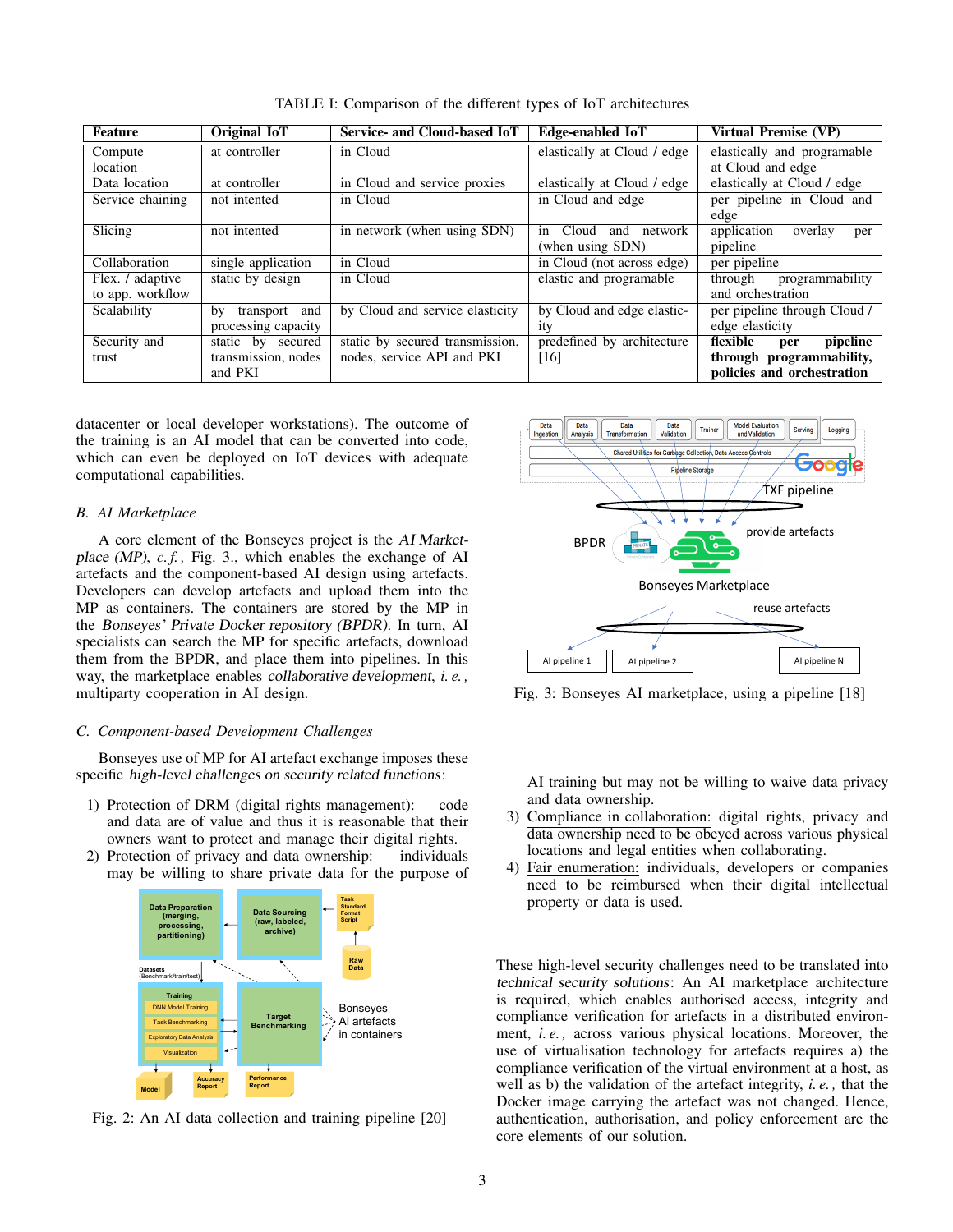

Fig. 4: Architecture of the Virtual Premise

#### *D. The Virtual Premise (VP)*

Our solution for solving the technical challenges is to enhance the MP by a secure VP, *c. f. ,* Fig. 4. The core functions of the VP are authentication, authorisation and policy enforcement. VP places the AI pipeline in the centre and builds a virtual boarder around it. The pipeline is instantiate on federated authorised resources. The pipeline elements/artefacts can be downloaded from the MP (or created and registered in MP using a developer's workbench). The VP uses network slicing and virtualisation techniques to provide isolation of pipelines, prevents unauthorised pipeline communication with the outside and unifies the security and access policies per pipeline. It allows workflows between authorised artefacts through secure programmable and polymorphic interfaces. The VP has similarities to an application overlay and builds a virtual AI laboratory per pipeline. The inside of the VP is a trusted area where artefacts comply with each other on DRM, privacy and collaboration policies, while the outside is untrusted. The artefacts, hosts and users of a pipeline must be authenticated by the Security Manager (SM) in order to join the VP. The policies of the VP are enforced locally on the Docker hosts participating in the VP. The split between security policy decision entities and enforcement points is discussed in *c. f. ,* Sec. IV.

In terms of IoT architectures, the VP can be considered as an enhancement of the Edge-enabled IoT concept which focuses on slicing with respect to adaptive and flexible security policies, *c. f. ,* Fig. 5. The IoT features of the VP are summarised and compared with other IoT architecture in the last column of Tab. I. As can be observed, the VP enables flexible security and trust per AI pipeline or IoT service chain.

#### *E. Bonseyes AI Artefact Architecture*

The second major component of the VP concept is the architecture of AI artefact, which is shown in Fig. 6. The artefact is implemented as a Docker container which is enhanced by a specific Bonseyes Layer (BL). The BL serves four main purposes: a) to control communication with the artefact; b) to enable secure APIs to access AI functions and content; c) to facilitate artefact authentication with entities from the



Fig. 5: Virtual Premise as an Fig. 6: A Bonseyes' Docker IoT Architecture container comprising an AI artefact.

Bonseyes eco-system; and d) to verify the functional integrity of the underlying host platform, for maintaining the confidentiality and integrity of data processing and data exchange (*e. g. ,* enforcing access control and DRM services). The BL is stsrted as soon as the container is executed, thus ensuring that all communication into the container is intercepted and secured. The secure APIs for the workflow between artefacts are referred to as the *east-bound interface* and the *westbound interface*, respectively. The API for the execution of the AI function and towards the workbench is denoted as the *north-bound interface*, while the one towards the host (including virtualisation environment and filesystem access) is denoted *south-bound interface*. The AI function together with associated executable code is stored in component called *AI payload* and the required libraries for this function can be implemented as a layer in the Docker image.

### IV. AUTHENTICATION AND ACCESS MANAGEMENT

The MP offers an interface through which artefacts can be uploaded into or downloaded from the BPDR. In addition, the MP supports payment services for commercial artefacts. AI artefact usage can be conditioned by licensing terms, privacy requirements or local legislation. Furthermore, hosts available for artefact execution may belong to various administrative domains, each free to enforce different policies in terms of which artefacts and users are allowed to execute on their systems as well as how resource allocation should be performed. Therefore, access to hosts and artefacts is coordinated through the SM to enable compliance with this type of constraints through a distributed license management system.

In addition, the SM is the fundamental component that enables mutual authentication and functional integrity checks for the components belonging to a VP. This involves both the AI artefacts (*i. e. ,* the containers and their contents) as well as the supporting infrastructure (*i. e. ,* the server hosts executing the containers). The main concern in this case is that hosts or containers are tampered with in order to circumvent the license management system and bypass the usage constraints associated with an artefact (*e. g. ,* using the artefact without a valid license). However, as past experience has shown, being able to counter *any* attack on the license management system, including those where malicious code is injected into the system, is a very difficult issue. Therefore, we make a set of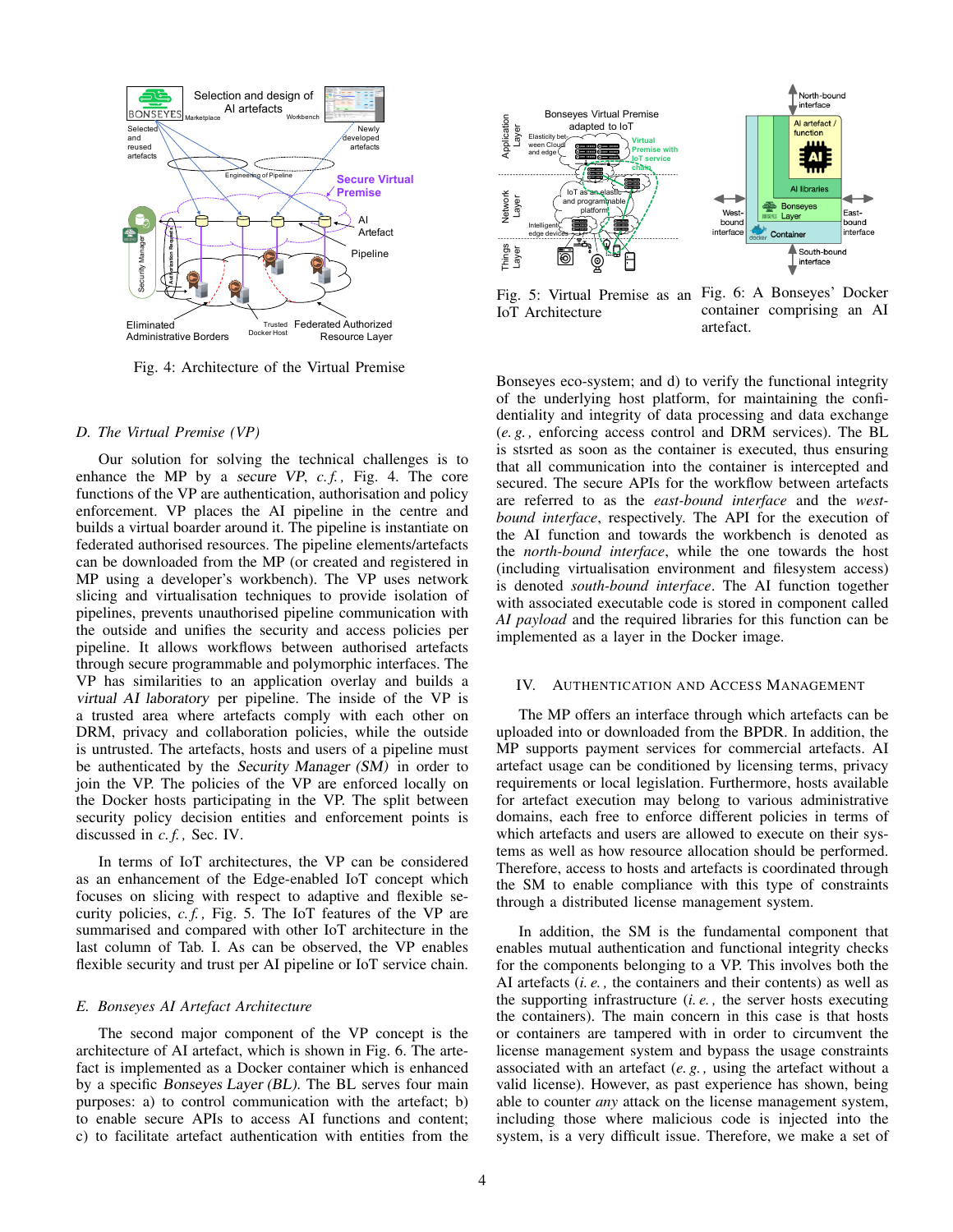TABLE II: Security entities in Bonseyes

| Actor                                         | <b>Roles</b>                                                                                                                                                                            |  |  |
|-----------------------------------------------|-----------------------------------------------------------------------------------------------------------------------------------------------------------------------------------------|--|--|
| Bonseyes layer (BL)                           | Located inside the Docker image.<br>Manages the authenticity of the<br>artefact.                                                                                                        |  |  |
| Bonseyes module (BM)                          | Located on the Docker host. Man-<br>ages the authenticity of the host.                                                                                                                  |  |  |
| Bonseyes' Private Docker<br>repository (BPDR) | Remote-accessible storage<br>for<br>Docker images containing<br>artefacts.                                                                                                              |  |  |
| Marketplace (MP)                              | Virtual meeting place for Bonseyes<br>users. Enables artefact, host and<br>user registration as well as artefact<br>exchange with the aid of the SM.                                    |  |  |
| Security Manager (SM)                         | Manages identities and crypto ma-<br>terial and facilitates authentication<br>and authorization. Contains a cer-<br>tification authority (CA). Trust an-<br>chor for the entire system. |  |  |
| User                                          | AI developer creating and execut-<br>ing pipelines.                                                                                                                                     |  |  |
| Virtual Premise (VP)                          | A set of Bonseyes registered hosts<br>(each having a valid BM). Used for<br>executing one or more pipelines.                                                                            |  |  |

reasonable simplifications, shown below, to relax the difficulty of the problem.

#### *A. Assumptions for the Security Model*

We assume that the SM is not compromised and that administrative domains are not malicious, do not collude with attackers and do not instrument the hosts to bypass the license system. Also, we assume that Docker images uploaded to BPDR are searched for malicious software before becoming available for download. Furthermore, we assume that the SM is equipped with a Certificate Authority (CA) that enables it to issue certificates for other entities in the MP. Essentially, the SM is the trust anchor for the system. Finally, the SM is equipped with a HTTPS server capable of certificate-based authentication.

#### *B. Authentication and Authorization Protocol*

Given the aforementioned assumptions, we have defined a protocol that verifies if a host is allowed to execute an artefact, and similarly if the artefact is allowed to execute on the given host. The actors involved in the protocol and their roles are listed in Table II. The protocol consists of a set of discrete phases listed below and shown in Fig. 7:

- 1) Artefact, host, and user registration
- 2) Host authentication
- 3) Image integrity check
- 4) Host (BM) authorisation for execution of artefact
- 5) Image execution (BL start)
- 6) Artefact (BL) authorisation for execution on host

In general, phases 1 and 2 can be performed at any time. However, given a specific artefact-host-user triplet, the other phases cannot execute correctly before phase 1 and 2 are completed successfully. Artefact registration entails that



Fig. 7: Mutual authentication and authorization

an image is created and uploaded to the BPDR. Policies concerning the artefact execution can also be configured during this step. Then, the SM adds the BL layer to the image. It also inserts an artefact identifier (a human readable string) which is then signed with the SM private key yielding the *artefact ID*. This ID is shared by all instances of the same image and is used when the artefact states its type in phase 6. Finally, the SM's root certificate and any intermediate certificates required for signature verification are added to the trust database in the image. A message digest (*e. g. ,* SHA-256) is computed over the final image yielding the *image ID*. The artefact ID and the image ID are stored as a pair in the SM database.

For hosts undergoing the registration process, the first step is to compute their *hardware ID* (*e. g. ,* by reading specific entries in the SMBios). The hardware ID is signed with the host owner's private key, thus tying the identity of the owner to the host. The signed hardware ID is denoted as the *host ID*. If the host platform contains a trusted platform module (TPM), the hardware ID can be replaced with the Endorsement Key (EK) certificate for the TPM. The owner (typically the system administrator or the AI developer) is responsible for verifying that hosts are free from malware before taken in use. As part of the registration, the owner can also specify if there are restrictions in the use of the host (*e. g. ,* if it is reserved for a specific developer, or restrained from executing artefacts from a specific vendor).

The hardware ID, the host ID and any usage policies are stored in the SM database. The SM generates a software component called Bonseyes Module (BM), which is installed on the host. The BM plays the same role for the host as the BL does for the artefact. Inside the BM there is an asymmetric key pair and the corresponding certificate, both generated by the SM specifically for this hardware ID. The SM's root certificate and any intermediate certificates are also present inside the BM.

Developers and host owners need also to register and obtain user IDs and user certificates (*e. g. ,* in PKCS12/PFX) format). This is a one time process, and the ID is carried over to any pipeline or VP that the developer is working on. The certificates enable seamless client authentication (*e. g. ,* from a web browser).

The hosts are configured to start the BM after the operating systems has booted up. This is where phase 2 begins. The BM will open a HTTPS connection to the SM and use the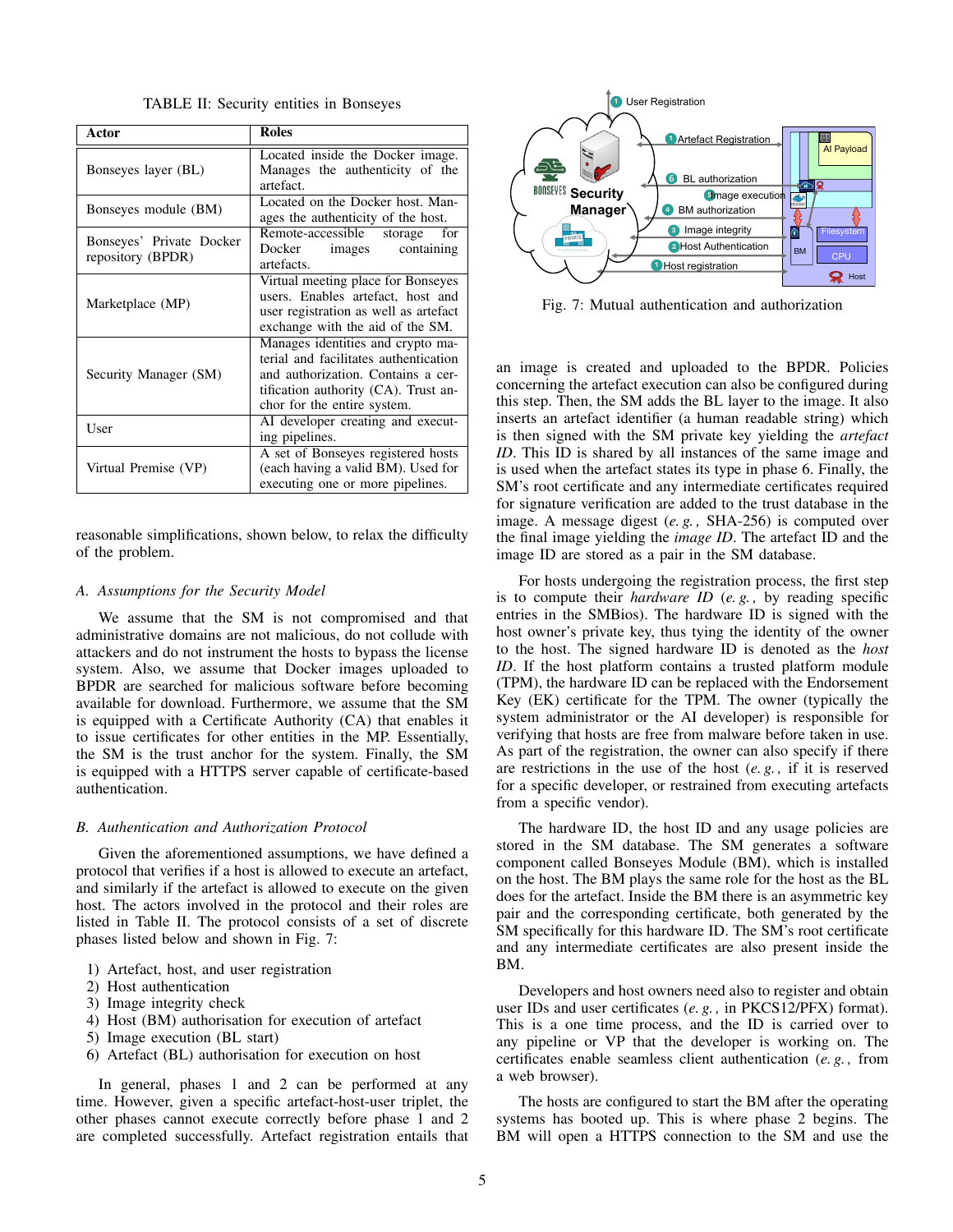host ID (and EK certificate<sup>1</sup>, if available) to authenticate itself with the SM. The SM will refuse to authenticate hosts that are missing from registration database or for whom the authentication fails for any other reason. If the authentication succeeds, the SM marks the host as available resource. Thanks to the cryptographic material installed in the previous steps, both client and server authentication can be performed when the HTTPS connection is established.

Phase 3 begins when a developer instructs the SM to assign the pipeline to a VP for execution. Each artefact can be pinned to a specific host in the VP or the SM can automatically assign them to hosts based on a predefined policy. The SM coordinates with the BMs in copying the artefacts to the hosts and in checking the integrity of the received Docker images using strong message digests (*e. g. ,* SHA-256).

During phase 4, the BMs request from the SM policies surrounding the execution of the artefact under the controller of the developer. The requests are transported over HTTPS and each request contains the message digest of Docker image, the host ID, the user ID and a nonce. The message digest allows the SM to determine the identity of the artefact being executed, the host ID provides the identity of the host, and user ID denotes the developer executing the artefact. The purpose of the nonce is to help SM in constructing identifiers that can be used to differentiate between multiple instances of an artefact running on the same host. The requests are transported over HTTPS.

If the request is accepted, the SM constructs an entry consisting of five items: image digest, user ID, host ID, nonce and host IP address. This combination, *runtime ID*, uniquely identifies the artefact instance about to be started. The reason for storing the IP address is to enable SM to open connections towards the host, if necessary. The SM looks up an existing *host policy specification*, based on the contents of entry. If one is found, it is associated with the entry and stored in an internal database. The policy specifies the constraints of the host in running the artefact under the control of user ID. If the policy allows artefact execution, the SM creates an asymmetric key pair and a certificate for the artefact instance. The runtime ID, the associated policy specification, and the key pair and certificate (if created) are together signed with the SM's private key. The signature and the signed items define the *host license*, which is sent to the host BM over the HTTPS connection established previously<sup>2</sup>.

If the received license specifies that the host is allowed to execute the artefact, phase 5 can begin and the BL is started. Otherwise, an error message is sent to the developer and the artefact execution is aborted. When the BL is started it expects to find a copy of host license from the BM. This enables phase 6 to begin. The BL uses the SM public key to verify the signature from the license and determine if it is being executed on a genuine host. If that is the case, the BL constructs a request for SM consisting of the license from BM, its artefact ID, and a nonce. The BL is not aware of its own image digest. Therefore, the inclusion of artefact ID in the

request lets SM detect if the license presented was generated for a different type of artefact. The request is sent to the SM over HTTPS. The SM uses the artefact ID to lookup the image digest stored during phase 1 and compares it with the one stored in the license. If there is no match, an error is returned to the artefact which stops execution. Otherwise, the SM looks up an existing *artefact policy specification*. If none is found, a default one is used. The looked up artefact policy is associated with the runtime ID maintained by SM. The SM prepares then a reply consisting of the runtime ID and policy specification. These items are signed by the SM and the resulting *artefact license* is transported over the established HTTPS connection to the BL. The BL learns through the license if it is allowed to execute the artefact code, or if it is supposed to cease execution. Also, the BL is expected to forward the license to the BM before a timeout occurs. In case of a timeout, the BM will stop BL's execution. Otherwise, the protocol completes successfully having created mutual trust and the pipeline can begin execution.

# V. GENERALISATIONS FROM THE VP AS DESIGN CUES FOR IOT SYSTEMS WITH FLEXIBLE SECURITY

The specifications of the high-level security and trust requirements and implementation of mechanisms for collaborative AI design using pipelines and artefacts gives detailed insights into the security architectures and mechanisms for IoT system using similar concepts. We will generalise our findings:

- 1) Collaborative and distributed workflows in IoT service chains require security and compliance verification and enforcement along the workflow, i. e. , in an "horizontal way" (authentication for cooperation). The policies, *e. g. ,* for DRM or privacy, need to be enforced on the involved IoT element, *e. g. ,* edge devices, along the east/westbound interfaces of the artefacts.
- 2) Code mobility in IoT, i. e. , use of portable container, requires security and compliance checking on the IoT host, i. e. , in a "vertical way" (authentication for resources) .
- 3) The use of a virtualisation concepts and of containers in IoT need the verification of integrity of containers and hosts. Therefore, the container and the host need to implement a module/layer to verify each others integrity.
- 4) Docker's container technology is a great tool for component-based system design for AI system and probably also for IoT service chains.
- 5) Docker's mechanisms to ensure that code in the container can not be by-passed are still limited.
- 6) A centralised Security Manager is typically a single-pointof-failure/attack and needs to be distributed in future.

An initial analysis of the security threads against the VP is given in [21]. It lists 13 simple threats by unexperienced malicious users, ranging from by passing license constraints to artefact execution on wrong VPs, and techniques to protect against them. While these techniques are not yet fully implemented in the Bonseyes MP and VP demonstrator, their availability suggests that VP-enabled architectures can be secured against them. More difficult to solve are advanced threats from skilled malicious users. A major approach is to raise the overall trust level by using TPMs.

<sup>&</sup>lt;sup>1</sup>In this case, formal remote attestation is possible.

<sup>&</sup>lt;sup>2</sup>The BM will be able to observe the private key transmitted to the BL, but according to the assumptions in Sec. IV-A, the hosts are not instrumented to exploit this situation in an undesirable way.